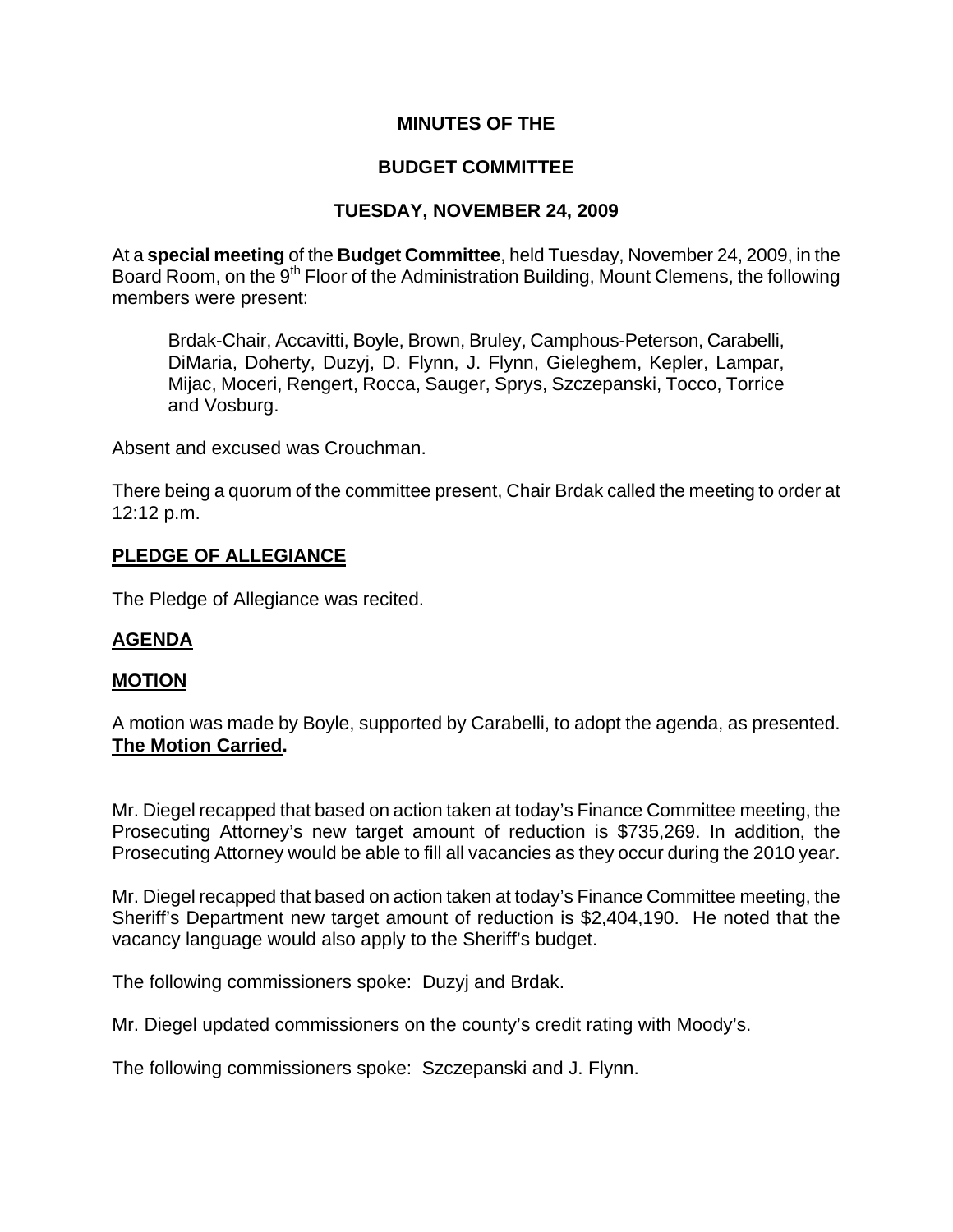#### **2010 BUDGET REDUCTION PRESENTATIONS**

#### **Prosecuting Attorney**

#### **COMMITTEE RECOMMENDATION – MOTION**

A MOTION WAS MADE BY SPRYS, SUPPORTED BY SZCZEPANSKI, TO RECOMMEND THAT THE BOARD OF COMMISSIONERS ADOPT THE 2010 BUDGET REDUCTIONS IN THE AMOUNT OF \$735,269 FOR THE PROSECUTING ATTORNEY. FURTHER, THE PROSECUTING ATTORNEY WILL BE ALLOWED TO FILL ALL VACANCIES AS THEY OCCUR IN 2010.

The following commissioners spoke: Vosburg, Brdak, Sprys, Doherty, Camphous-Peterson, Duzyj, Bruley, Szczepanski, Sauger, Gieleghem, Brown, Tocco, Rengert, Carabelli and J. Flynn.

#### **AMENDMENT**

A MOTION WAS MADE BY DOHERTY, SUPPORTED BY CARABELLI, TO TAKE THE BUDGET ALLOCATION FOR MARTHA T. BERRY (\$54,437) AND THE BUDGET ALLOCATION FOR THE REFERENCE & RESEARCH CENTER (\$21,568) AND CONTRIBUTE THAT TO THE PROSECUTING ATTORNEY'S BUDGET FOR AN ADDITIONAL \$76,000 OF THE TOTAL TWO LINE ITEMS.

The following commissioners spoke: Doherty, Kepler, Moceri, Sprys, DiMaria, Sauger, Brdak, Szczepanski and Mijac.

A ROLL CALL VOTE WAS TAKEN ON THE AMENDMENT AS FOLLOWS:

VOTING YES WERE ACCAVITTI, BROWN, CAMPHOUS-PETERSON, CARABELLI, DiMARIA, DOHERTY, DUZYJ, J. FLYNN, RENGERT AND VOSBURG. THERE WERE 10 "YES" VOTES.

VOTING NO WERE BOYLE, BRDAK, BRULEY, D. FLYNN, GIELEGHEM, KEPLER, LAMPAR, MIJAC, MOCERI, ROCCA, SAUGER, SPRYS, SZCZEPANSKI AND TOCCO. THERE WERE 14 "NO" VOTES.

#### **THE MOTION WAS DEFEATED.**

A ROLL CALL VOTE WAS TAKEN ON THE MAIN MOTION AS FOLLOWS:

VOTING YES WERE ACCAVITTI, BOYLE, BRDAK, BRULEY, CAMPHOUS-PETERSON, D. FLYNN, GIELEGHEM, KEPLER, LAMPAR, MIJAC, MOCERI, SPRYS, SZCZEPANSKI AND TOCCO. THERE WERE 14 "YES" VOTES.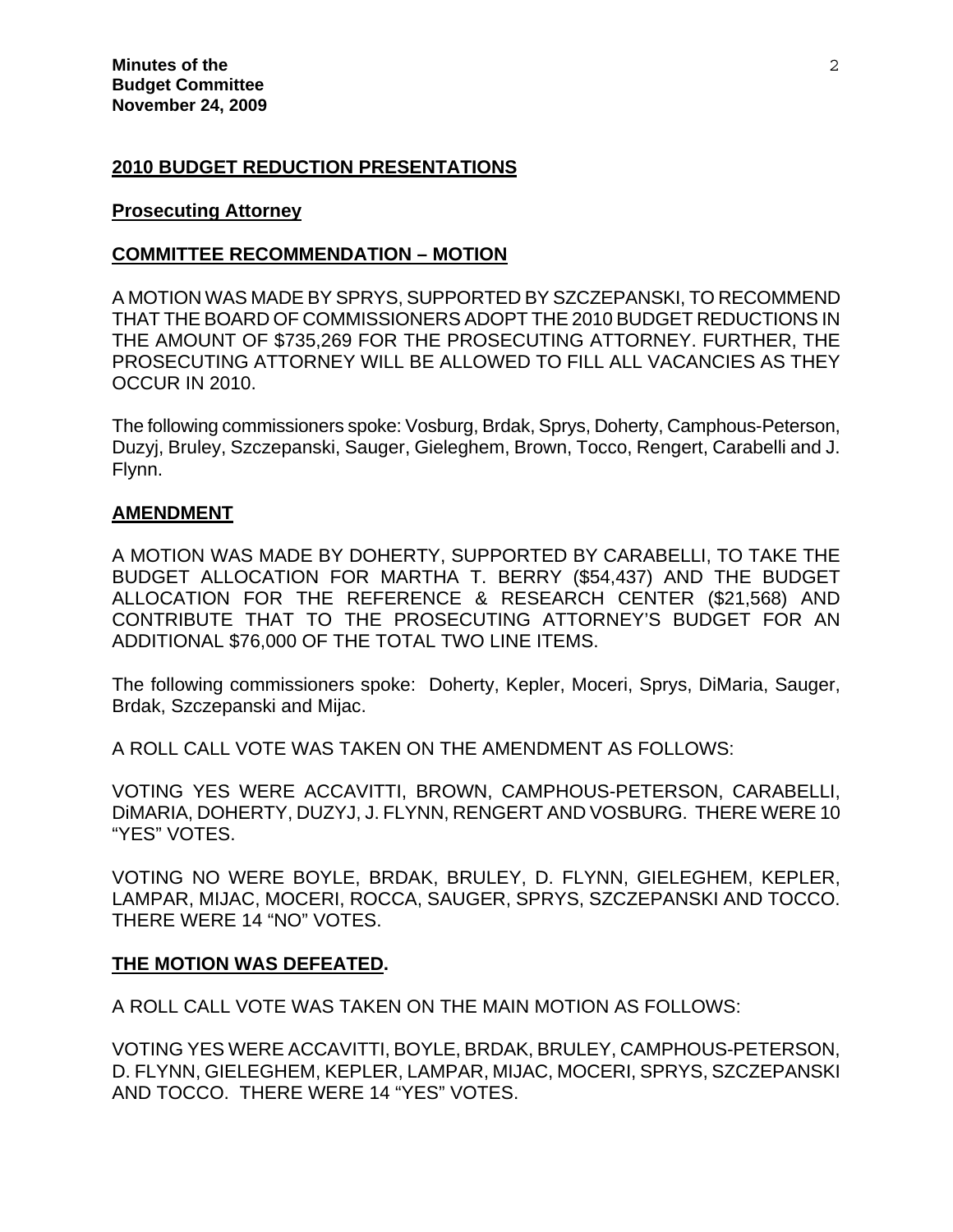VOTING NO WERE BROWN, CARABELLI, DiMARIA, DOHERTY, DUZYJ, J. FLYNN, RENGERT, ROCCA, SAUGER AND VOSBURG. THERE WERE 10 "NO" VOTES.

### **THE MOTION CARRIED.**

Committee took a recess from 2:02 p.m. to 2:19 p.m.

#### **Sheriff's Department**

Mr. Diegel recapped the Sheriff's Department new target amount of reduction.

#### **MOTION**

A motion was made by Szczepanski, supported by Moceri, to adopt the 2010 budget reductions in the amount of \$1,117,313 as a result of the Sheriff closing the Jail Annex Building in August, 2009 and increasing revenue by \$200,000 as a result of the agreement with WRIT, Inc. (Civil Division Services). Further, the remaining \$2,404,190 in budget reductions as presented by the Sheriff be referred to the Finance Department to certify the savings, with a report back to the Budget Committee for final adoption. \*(see note)

\*Note: At the Full Board meeting held on November 24, 2009, the Sheriff's cut in the amount of \$1,117,313 and increase in revenue by \$200,000 were approved. The remaining \$2,404,190 in budget reductions was referred to the next Budget Committee meeting.

The following commissioners spoke: Vosburg and Brdak.

Sheriff Hackel gave a PowerPoint presentation entitled, 2010 Budget Impact.

A copy of the PowerPoint presentation was distributed.

The following commissioners spoke: Vosburg, Doherty, Sprys, Sauger, Gieleghem, Kepler, Brdak and Bruley.

#### **MOTION**

A motion was made by Carabelli, supported by DiMaria, to call for the question.

The following commissioners spoke: Doherty and Brdak.

Chair Brdak called for a vote on the motion to call for the question and **The Motion Carried.** 

The following commissioners spoke: Vosburg and Brdak.